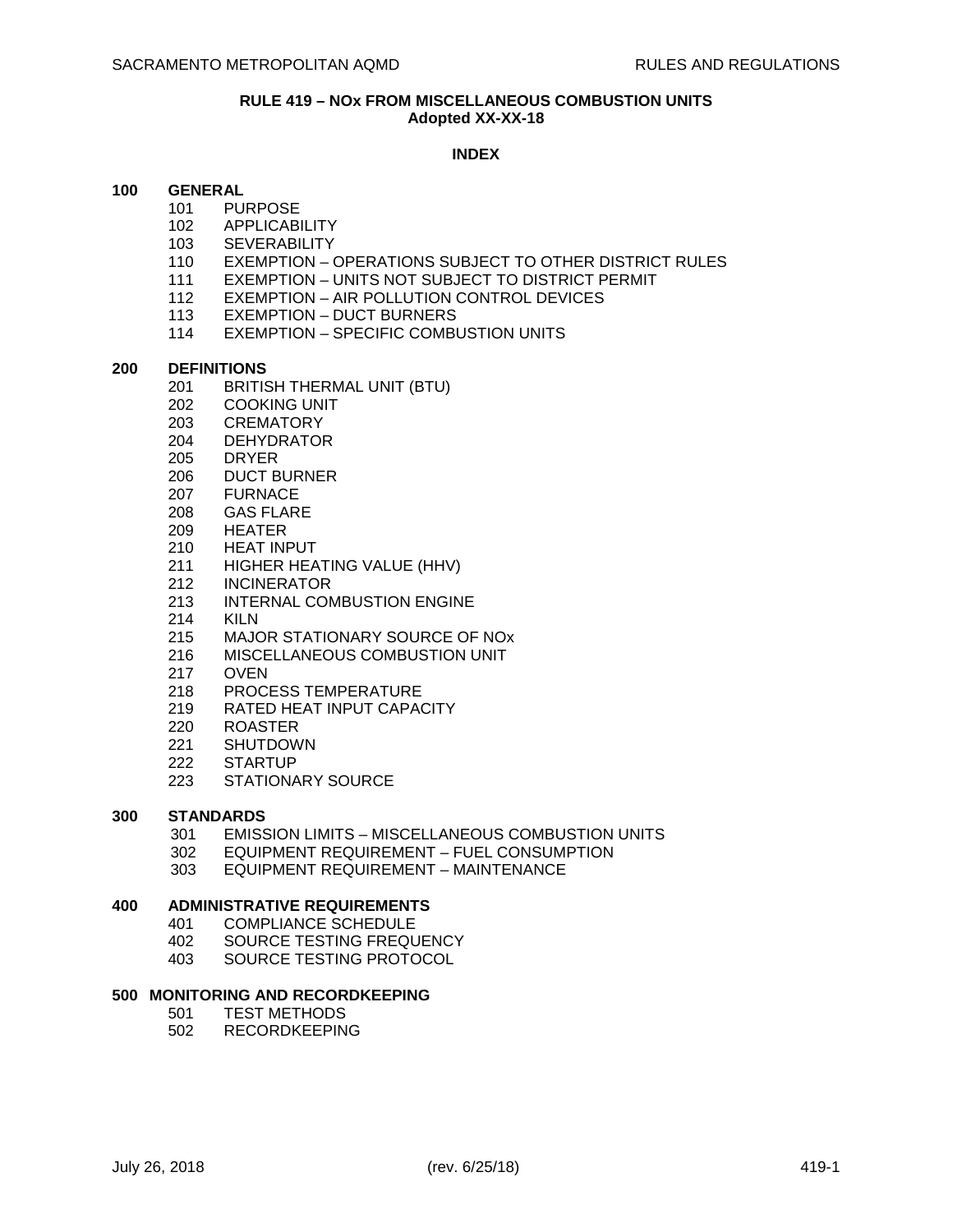#### **100 GENERAL**

- 101 **PURPOSE:** To limit the emissions of nitrogen oxides (NOx) and carbon monoxide (CO) from gaseous and liquid fuel-fired miscellaneous combustion units located at a major stationary source of NOx.
- 102 **APPLICABILITY:** This rule applies to any miscellaneous combustion unit with a total rated heat input capacity of 2 million Btu per hour or greater located at a major stationary source of NOx.
- 103 **SEVERABILITY:** If any section, subsection, sentence, clause, phrase, or portion of this rule is, for any reason, held invalid, unconstitutional, or unenforceable by any court of competent jurisdiction, such portion is deemed as a separate, distinct, and independent provision, and such holding does not affect the validity of the remaining portions thereof.
- 110 **EXEMPTION OPERATIONS SUBJECT TO OTHER DISTRICT RULES:** The requirements of this rule do not apply to any unit subject to requirements under the following rules:
	- 110.1 Rule 411 NOx FROM BOILERS, PROCESS HEATERS AND STEAM GENERATORS;
	- 110.2 Rule 412 STATIONARY IC ENGINES LOCATED AT MAJOR STATIONARY SOURCES OF NOx;
	- 110.3 Rule 413 STATIONARY GAS TURBINES; and
	- 110.4 Rule 414 WATER HEATERS, BOILERS AND PROCESS HEATERS RATED LESS THAN 1,000,000 BTU PER HOUR.
- 111 **EXEMPTION UNITS NOT SUBJECT TO DISTRICT PERMIT:** The requirements of this rule do not apply to any unit exempt from Rule 201 – GENERAL PERMIT REQUIREMENTS.
- 112 **EXEMPTION AIR POLLUTION CONTROL DEVICES:** The requirements of this rule do not apply to combustion equipment where its primary function is to operate as an air pollution control device including, but not limited to, afterburners, catalytic oxidizers, flares, thermal oxidizers, or vapor incinerators.
- 113 **EXEMPTION DUCT BURNERS:** The requirements of this rule do not apply to duct burners operating upstream of and controlled by a properly working selective catalytic reduction (SCR) add-on NOx control device that complies with all pertinent permit conditions.
- 114 **EXEMPTION SPECIFIC COMBUSTION UNITS:** The requirements of this rule do not apply to the following types of combustion units:
	- 114.1 Any unit that is used exclusively by an electric utility to generate electricity.
	- 114.2 Gas flares.
	- 114.3 Internal combustion engines.
	- 114.4 Cooking units.
	- 114.5 Crematories.
	- 114.6 Dryers used in asphalt manufacturing operations.
	- 114.7 Furnaces.
	- 114.8 Incinerators.
	- 114.9 Kilns.
	- 114.10 Roasters.

#### **200 DEFINITIONS**

201 **BRITISH THERMAL UNIT (BTU):** The amount of heat required to raise the temperature of one pound of water from 59 °F to 60 °F at one atmosphere of pressure.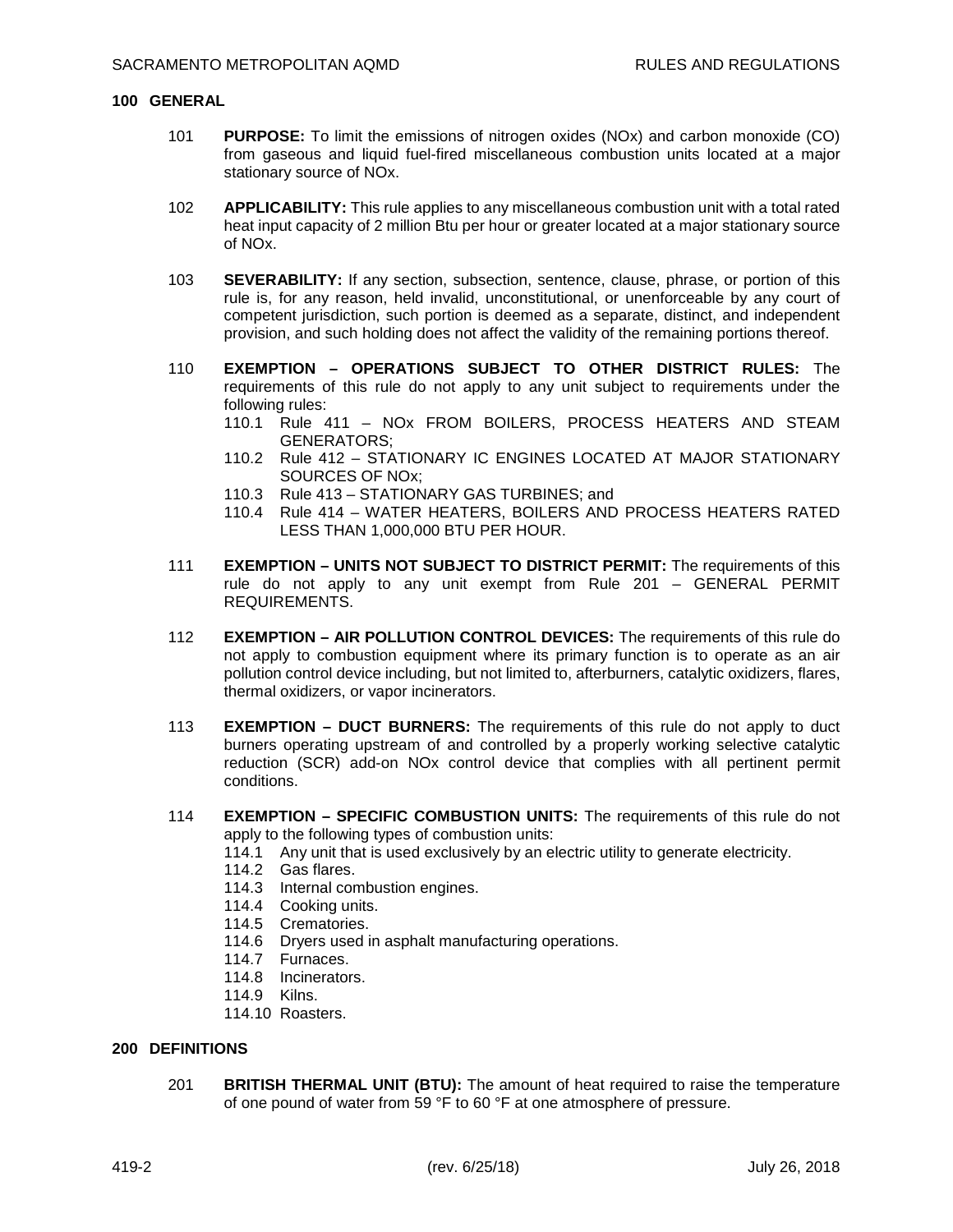- 202 **COOKING UNIT:** Any oven or dryer used to heat, cook, dry, roast, or prepare food, or products for making beverages, for human consumption.
- 203 **CREMATORY:** Any unit that reduces human or animal remains to bone fragments and ashes through heat and evaporation.
- 204 **DEHYDRATOR:** Any unit that drives free water from products like fruits, vegetables, and nuts at an accelerated rate without damage to the product.
- 205 **DRYER:** Any unit in which material is dried or cured in direct contact with the products of combustion.
- 206 **DUCT BURNER:** Any combustion equipment installed on existing ductwork and designed to further heat exhaust gases, to promote process drying or to preheat exhaust prior to a selective catalytic reduction (SCR) control device.
- 207 **FURNACE:** Any unit with an enclosed chamber in which heat is produced by a combustion source, typically used for metallurgy, pyrolysis, ashing, calcining, sintering, and other high temperature processes.
- 208 **GAS FLARE:** Any unit primarily used for burning off flammable gas released by pressure relief valves during unplanned over-pressuring of equipment. Gas flares are also often used for the planned combustion of gases over relatively short periods during startup and shutdown, and to control landfill gas emissions, sewage treatment digester gas emissions, and oilfield waste gas emissions.
- 209 **HEATER:** Any unit that transfers heat from combusted fuel to materials or air contained in the unit or in an adjoining cabinet, container, or structure. Heater does not include any unit defined elsewhere in this rule.
- 210 **HEAT INPUT:** The heat of combustion released by fuels burned in a unit based on the higher heating value of the fuel. This does not include the enthalpy of incoming combustion air.
- 211 **HIGHER HEATING VALUE (HHV)**: The total heat liberated per mass or volume of fuel burned (Btu per pound, cubic foot, or gallon) when fuel and dry air undergo complete combustion and all resultant products are brought to their standard states. If certification of the HHV is not provided by the third party fuel supplier, it must be determined by one of the test methods specified in Section 501.4.
- 212 **INCINERATOR:** Any unit that with an enclosed chamber in which heat, produced by combustion, is used to combust waste or oxidize contaminants to less harmful forms.
- 213 **INTERNAL COMBUSTION ENGINE:** A heat engine in which the combustion that generates the heat takes place inside the engine proper instead of in a furnace, including engines used for control of VOC emissions.
- 214 **KILN:** Any unit that has a thermally insulated chamber which produces temperatures sufficient to complete a process, such as hardening, drying, vitrification, or chemical change.
- 215 **MAJOR STATIONARY SOURCE OF NOx:** A stationary source whose potential to emit is 25 tons per year or greater of NOx.
- 216 **MISCELLANEOUS COMBUSTION UNIT:** Any dehydrator, dryer, heater, or oven not specifically required to comply with requirements of other District Regulation 4 – Prohibitory Rules.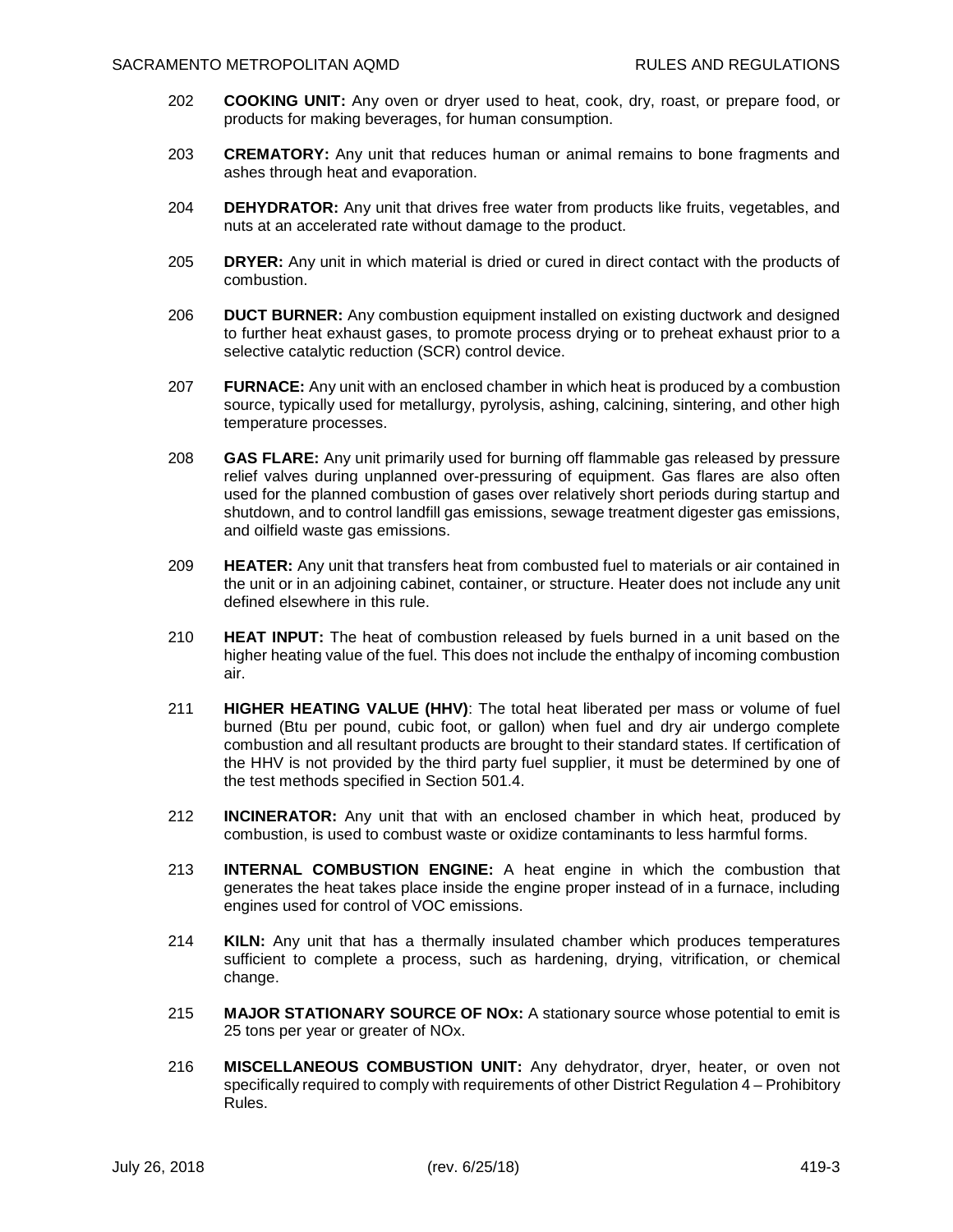- 217 **OVEN:** Any unit with a thermally insulated chamber supplied with heat from combusted fuel in which material is heated, baked, dried, or cured in direct contact with the products of combustion.
- 218 **PROCESS TEMPERATURE:** For the purpose of this rule, the process temperature of a unit is considered to be the maximum operating temperature of the unit under maximum designed production rate.
- 219 **RATED HEAT INPUT CAPACITY:** The heat input capacity in million Btu per hour specified on the nameplate of the miscellaneous combustion unit. If the heat input capacity on the nameplate of the combustion unit's burner is different from the heat input capacity on the nameplate of the unit, the heat input capacity of the burner will be used to determine rated heat input capacity. If the combustion unit has been altered or modified such that its maximum heat input capacity is different than the heat input capacity specified on the nameplate, the new maximum heat input capacity will be considered as the rated heat input capacity.
- 220 **ROASTER:** Any oven used to dry roast nuts, coffee beans, or other plant seeds.
- 221 **SHUTDOWN:** The period of time a unit is cooled from its normal operating temperature. The shutdown period is limited to two hours.
- 222 **STARTUP:** The period of time, not to exceed two hours, in which a unit is brought to its operating temperature and pressure immediately after a period in which the fuel flow is shut off for a continuous period of 30 minutes or longer.
- 223 **STATIONARY SOURCE:** Any building, structure, facility, or emissions unit that emits or may emit any regulated air pollutant directly or as a fugitive emission.
	- 223.1 Building, structure, facility, or emissions unit includes all pollutant emitting activities that:
		- a. belong to the same industrial grouping, and
		- b. are located on one property or on two or more contiguous properties, and
		- c. are under the same or common ownership, operation, or control or are owned or operated by entities that are under common control.
	- 223.2 Pollutant emitting activities are considered a part of the same industrial grouping if:
		- a. they belong to the same two-digit standard industrial classification (SIC) code, or
		- b. they are part of a common production process. (Common production process includes industrial processes, manufacturing processes and any connected processes involving a common material).

# **300 STANDARDS**

301 **EMISSION LIMITS – MISCELLANEOUS COMBUSTION UNITS:** Except as provided in Section 113, the NOx and CO emissions from any miscellaneous combustion unit may not exceed the limits specified in Table 1. The NOx and CO emissions must be determined pursuant to Section 501. The owner or operator may choose to comply with the limits expressed as parts per million by volume on a dry basis, corrected to three percent oxygen, or expressed as pounds per million Btu.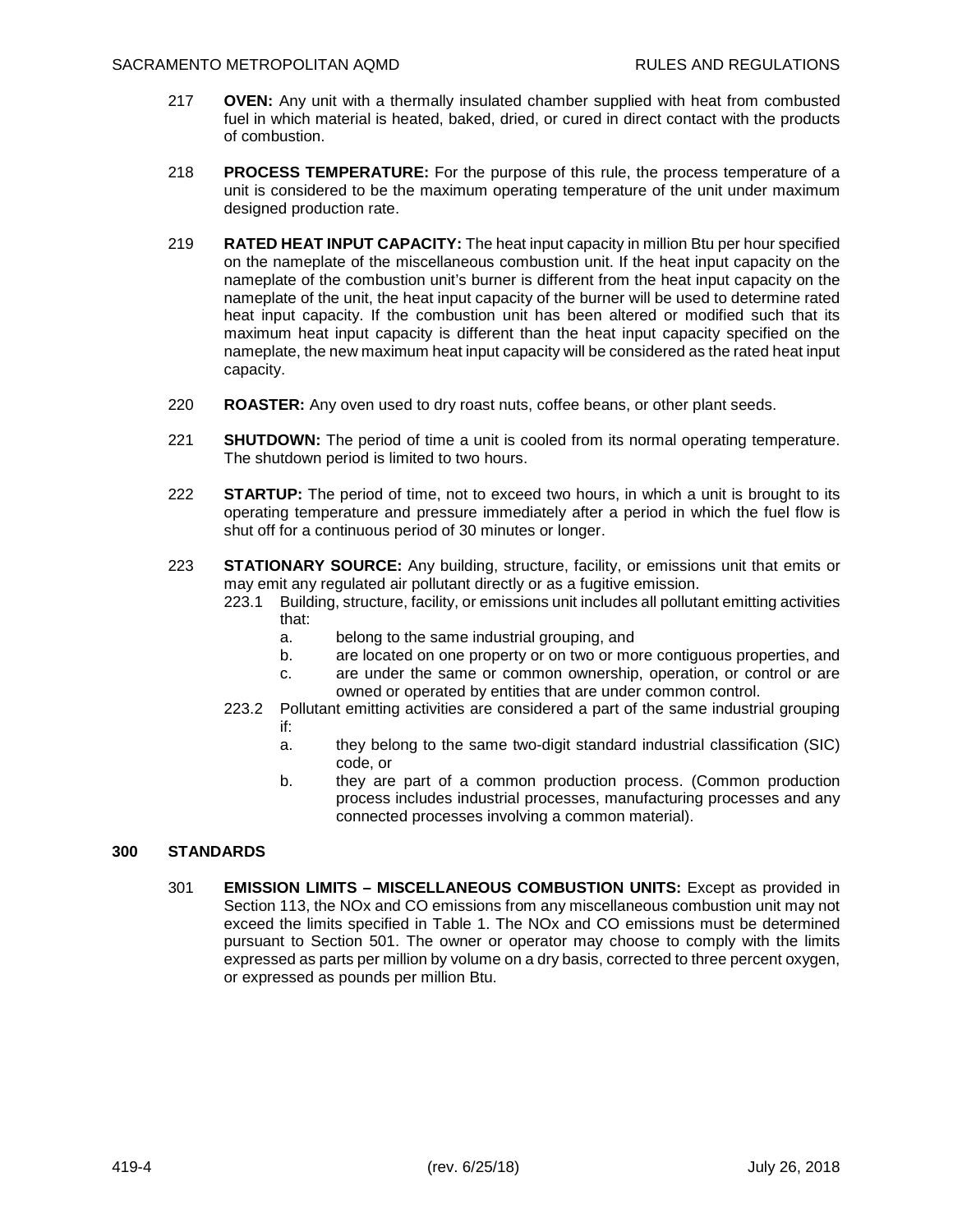$\Gamma$ 

| TABLE 1: MISCELLANEOUS COMBUSTION UNITS<br>EMISSION LIMITS EXPRESSED AS PPMV @ 3% O2 |                                                                       |               |                                                             |
|--------------------------------------------------------------------------------------|-----------------------------------------------------------------------|---------------|-------------------------------------------------------------|
| <b>Equipment Category</b>                                                            | <b>NO<sub>x</sub></b> Limit<br>ppmv @ 3% O <sub>2</sub><br>(Ib/MMBtu) |               | <b>CO Limit</b><br>ppmv $@3\%$ O <sub>2</sub><br>(Ib/MMBtu) |
|                                                                                      | <b>Effective (see Section 401)</b>                                    |               |                                                             |
|                                                                                      | <b>Process Temperature</b>                                            |               |                                                             |
| <b>Gaseous Fuel-Fired Equipment</b>                                                  | $<$ 1200 °F                                                           | ≥ 1200 °F     |                                                             |
| Dehydrator, Dryer, Heater, or Oven                                                   | 30<br>(0.036)                                                         | 60<br>(0.073) | 400<br>(0.30)                                               |
| <b>Liquid Fuel-Fired Equipment</b>                                                   | $<$ 1200 °F                                                           | ≥ 1200 °F     |                                                             |
| All miscellaneous combustion units<br>when liquid fuel-fired                         | 40<br>(0.051)                                                         | 60<br>(0.077) | 400<br>(0.31)                                               |

# 302 **EQUIPMENT REQUIREMENT – FUEL CONSUMPTION:**

- 302.1 The owner or operator of any unit demonstrating compliance with an emission limit in Section 301 expressed as pounds per million Btu must install and maintain in service a non-resetting, totalizing fuel meter for each fuel prior to the compliance demonstration. The owner or operator of any unit with a combustion system that operates at only one firing rate who is demonstrating compliance with an emission limit expressed as pounds per million Btu must install and maintain in service a non-resetting, totalizing time or fuel meter for each fuel.
- 302.2 Meters that require electric power to operate must be provided a permanent supply of electric power that cannot be unplugged, switched off, or reset except by the main power supply circuit for the building and associated equipment or the unit's safety shut-off switch. Any person operating any unit subject to this rule may not shut off electric power to a unit meter unless the unit is not operating and is shut down for maintenance or safety.
- 303 **EQUIPMENT REQUIREMENT MAINTENANCE:** The owner or operator of any unit subject to this rule must perform combustion system maintenance in accordance with the manufacturer's schedule and specifications as identified in the manual or other written materials supplied by the manufacturer, distributor, installer, or maintenance company. Records of maintenance must be maintained as provided in Section 502.1.

# **400 ADMINISTRATIVE REQUIREMENTS**

- 401 **COMPLIANCE SCHEDULE:** An owner or operator of any unit subject to Section 301 must demonstrate compliance with this rule by the following dates.
	- 401.1 For units installed after (date of adoption): within 60 days after initial operation.
	- 401.2 For units installed on or before (date of adoption): (three months after date of adoption).
- 402 **SOURCE TESTING FREQUENCY:** The owner or operator of any unit subject to the emissions limits set forth in Section 301 must perform an initial source test prior to the applicable compliance date specified in Section 401 and must perform an emissions source test once every second calendar year using the test methods specified in Section 501 and maintain records as provided in Section 502.
	- 402.1 Any unit that is equipped with a continuous emissions monitoring system (CEMS) must conduct accuracy testing using the methods specified in Section 501 of this rule once every calendar year.
- 403 **SOURCE TESTING PROTOCOL:** At least 30 days prior to the scheduled source test date, the owner or operator of any unit subject to this rule must submit a source test plan to the Air Pollution Control Officer. At least seven days prior to the source test date, the owner or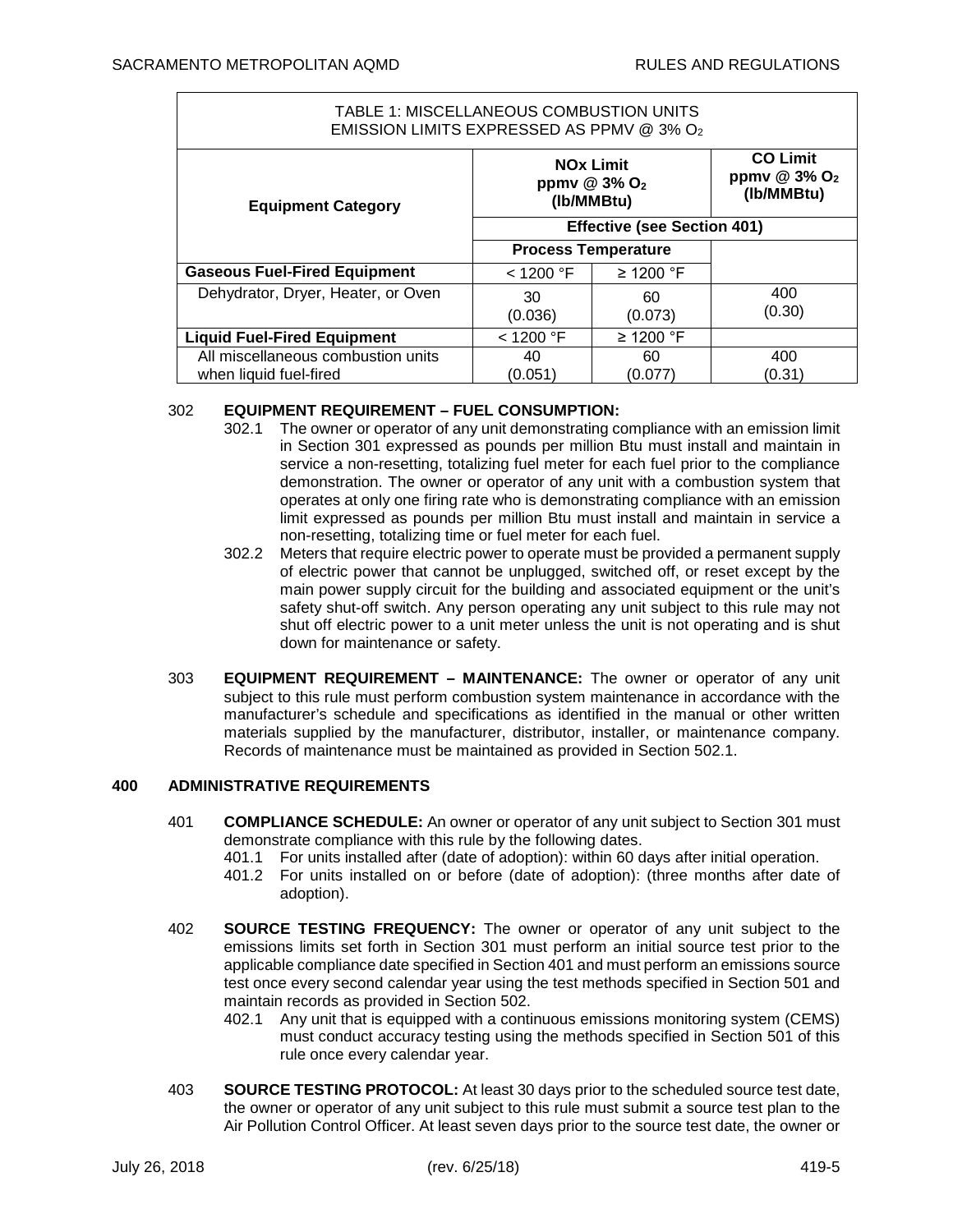operator must notify the Air Pollution Control Officer of the exact date and time of the source test. A final source test report, and the applicable source test observation and evaluation fee as authorized under Rule 301, must be submitted to the Air Pollution Control Officer within 60 days following the actual source test date.

# **500 MONITORING AND RECORDKEEPING**

501 **TEST METHODS**

## 501.1. **GASEOUS EMISSIONS – SOURCE TEST:**

- a. Compliance with the NOx and CO emission requirements and the stack oxygen requirements in Section 301 must be determined using the test methods specified below. All emissions determinations must be made in the as-found operating condition, except no compliance determination may be established during unit startup as defined in Section 222, or shutdown as defined in Section 221. Tests must be conducted while the unit is operating at a firing rate that is as close as physically possible to the unit's rated heat input capacity. Tests must be conducted for three 40 minute runs. The Air Pollution Control Officer may grant written approval to conduct shorter test periods if the owner or operator demonstrates that the design of the unit prevents operation for 40 consecutive minutes. Results must be averaged over the three test periods.
	- 1. Oxides of Nitrogen ARB Method 100 or EPA Method 7E.
	- 2. Carbon Monoxide ARB Method 100 or EPA Method 10.
	- 3. Stack Gas Oxygen ARB Method 100 or EPA Method 3A.
	- 4. Any alternative source test method considered equivalent and that has been approved before the test in writing by the Air Pollution Control Officer, the California Air Resources Board, and the United States Environmental Protection Agency.
- b. A scheduled source test may not be discontinued solely due to the failure of one or more runs to meet applicable standards.
- c. In the event that a sample is accidently lost or conditions occur in which one of the three runs must be discontinued because of one of the following reasons, then compliance may be determined using the average of the other two runs:
	- 1. Forced shutdown;
	- 2. Failure of an irreplaceable portion of the sampling train;
	- 3. Extreme meteorological conditions presenting a hazard to the sampling team; or
	- 4. Other circumstances beyond the owner's or operator's control as determined by the Air Pollution Control Officer.
- d. A source test not conducted pursuant to the source test methods listed in Section 501.1a may be rejected and the test report determined to be invalid.
- 501.2 **COMPLIANCE CALCULATION USING POUNDS PER MILLION BTU:** For any owner or operator who chooses to comply with the emission limits in Section 301 using pounds per million Btu, NOx and CO emissions in pounds per million Btu of heat input must be calculated using the procedures in EPA Method 19.
- 501.3 **GASEOUS EMISSIONS: CONTINUOUS EMISSIONS MONITORING SYSTEM (CEMS):** Compliance with NOx and CO emission requirements specified in Section 301 may also be determined using CEMS. All emissions determinations must be made in the as-found operating condition, except no compliance determination may be established during unit startup as defined in Section 222, or shutdown as defined in Section 221. Where the unit(s) are equipped with CEMS:
	- a. **General:** All CEMS must be installed according to the procedures specified in 40 CFR 60.13g. All CEMS must be installed such that a representative measurement of emissions is obtained. Additional procedures for the location of CEMS found in 40 CFR 60, Appendix B must